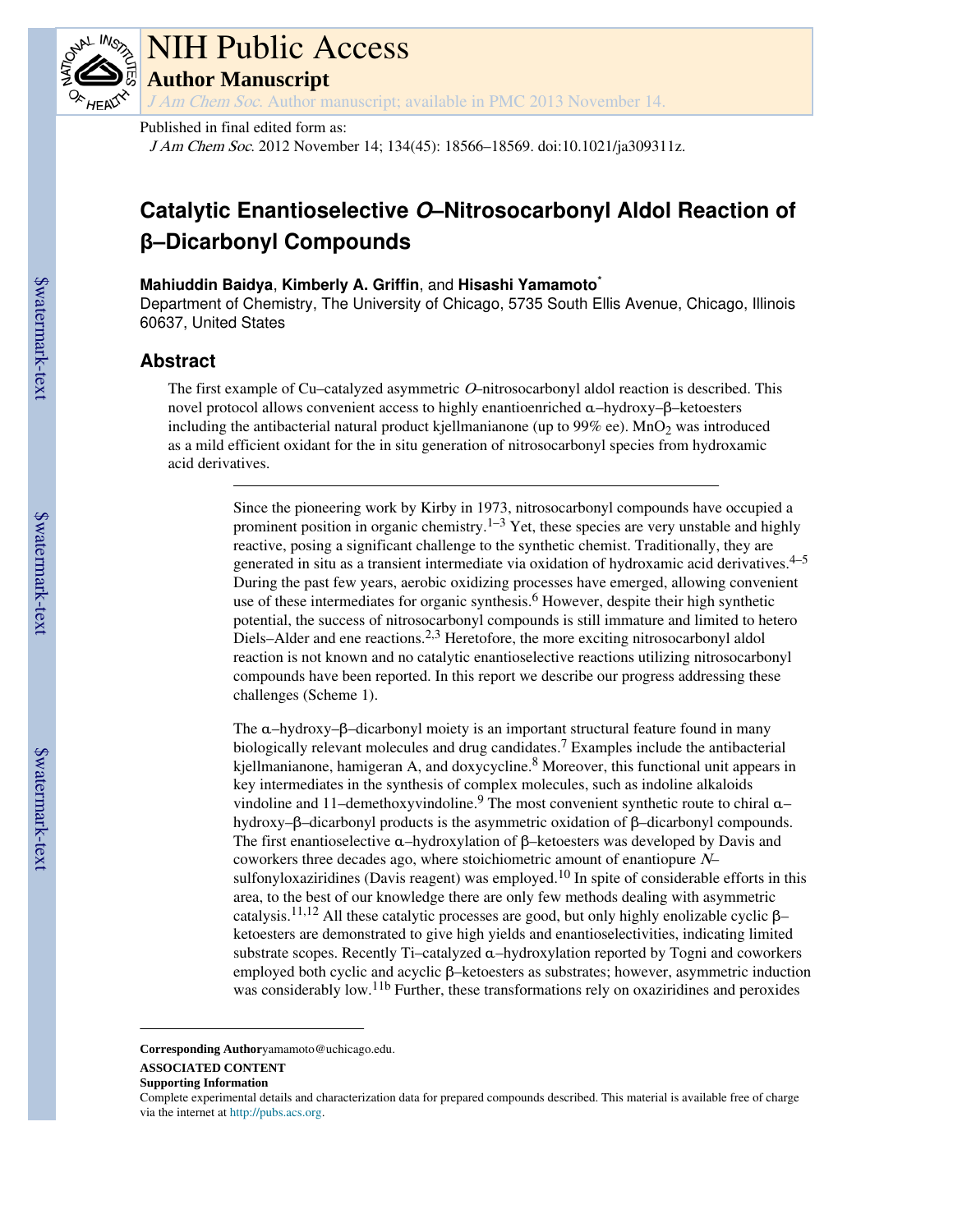as oxygen atom sources, for which extra precaution is needed. Thus, the development of mild, robust, and highly enantioselective catalytic protocol with wide substrate scope is necessary.

We envisioned that development of an enantioselective O–nitrosocarbonyl aldol reaction of β–dicarbonyl compounds would open a new direction of nitroso chemistry, and subsequent selective N−O bond heterolysis could be a facile route to enantioenriched α–hydroxy–β– dicarbonyl compounds (Scheme 1b). Herein, we will report the first example of Cu– catalyzed enantioselective O–nitrosocarbonyl aldol reaction of β–dicarbonyl compounds with commercially available N–Boc–hydroxylamine as the nitrosocarbonyl precursor and manganese dioxide as a mild oxidant.<sup>13</sup> In addition, for preliminary demonstration of the utility of this strategy, a concise enantioselective synthesis of antibacterial natural product kjellmanianone was accomplished.<sup>8a</sup>

Among the β–dicarbonyl compounds, we have preferred β–ketothioesters **1** for these studies. The choice of thioesters relative to oxoesters is advantageous because the thioester moiety can be easily functionalized, allowing straightforward access to the products with a series of functional groups such as ketones, aldehydes, esters, and amides upon a single transformation.<sup>14</sup> Most importantly, the key to the success of this process is the identification of  $MnO<sub>2</sub>$  as an oxidizing reagent compatible with the catalytic cycle. This extremely mild oxidant efficiently generates nitrosocarbonyl compounds in situ through the oxidation of hydroxamic acid derivatives and also avoids over oxidation of the products.

We began our investigation using acyclic β–ketothioester **1a** as a model substrate with  $Cu(OTf)$ <sub>2</sub> as the catalyst in combination with commercially available bidentate bisoxazoline ligands (Table 1).<sup>15</sup> Gratifyingly, when a solution of  $N$ –Boc–hydroxylamine was slowly injected via syringe pump into the mixture of 10 mol % Cu(OTf)<sub>2</sub> and 12 mol % (R, R)– PhBox ligand **L1** in the presence of substrate **1a** and oxidant  $MnO<sub>2</sub>$  (5 equiv.) in CH<sub>2</sub>Cl<sub>2</sub> at room temperature, the O–nitrosocarbonyl aldol product **2a** was formed in 70% yield with 79% ee (Table 1, entry 1).

Only trace amounts of N–nitrosocarbonyl aldol product **3a** were noticed. The high preference for O–selectivity over N–selectivity is rather remarkable. Slow addition of  $N$ – Boc–hydroxylamine is crucial to avoid condensation between the in situ formed nitrosocarbonyl species and excess N–Boc–hydroxylamine, a strong nucleophile. Screening of other solvents resulted in diminished yields and enantioselectivities with poor  $O-$  vs.  $N$ selectivity (entries 2–6). Notably, in MeOH, selectivity was inverted favoring the  $N$ nitrosocarbonyl aldol product. The reaction completely shut down upon lowering the temperature to −40 °C in THF. In order to improve enantioselectivity further, various substituted ligands were tested. Box–ligands **L3**–**L5** were not particularly effective for this reaction (entries 9–11). The semicorrin ligand **L2** showed similar reactivity as observed for **L1**; however, enantioselectivity was improved up to 88% (entry 7). Addition of 4Å molecular sieves reduced the yield significantly (entry 8).

Next, we turned our attention to modification of the thioester moiety using ligands **L1** and **L2** while keeping other reaction conditions unchanged. Replacement of S–ethyl thioester **1a** with S-phenyl thioester **1b** significantly improved the outcome delivering the Onitrosocarbonyl aldol product **2b** in 76% yield and 90% ee when **L1** was used as a ligand (Table 1, entry 12). In contrast, this reaction became sluggish for ligand **L2,** which performed better for S–ethyl thioester **1a** (entry 13 vs. entry 7). When S–tert–butyl thioester **1d** was used with ligand **L1**, both yields and ee dropped drastically (entry 14 vs. entry 15). Moreover, the aldol product **2c** was crystallized and X–ray analysis unambiguously confirmed the O–selectivity. These results suggest that  $S$ –phenyl unit in the  $\beta$ -ketothioester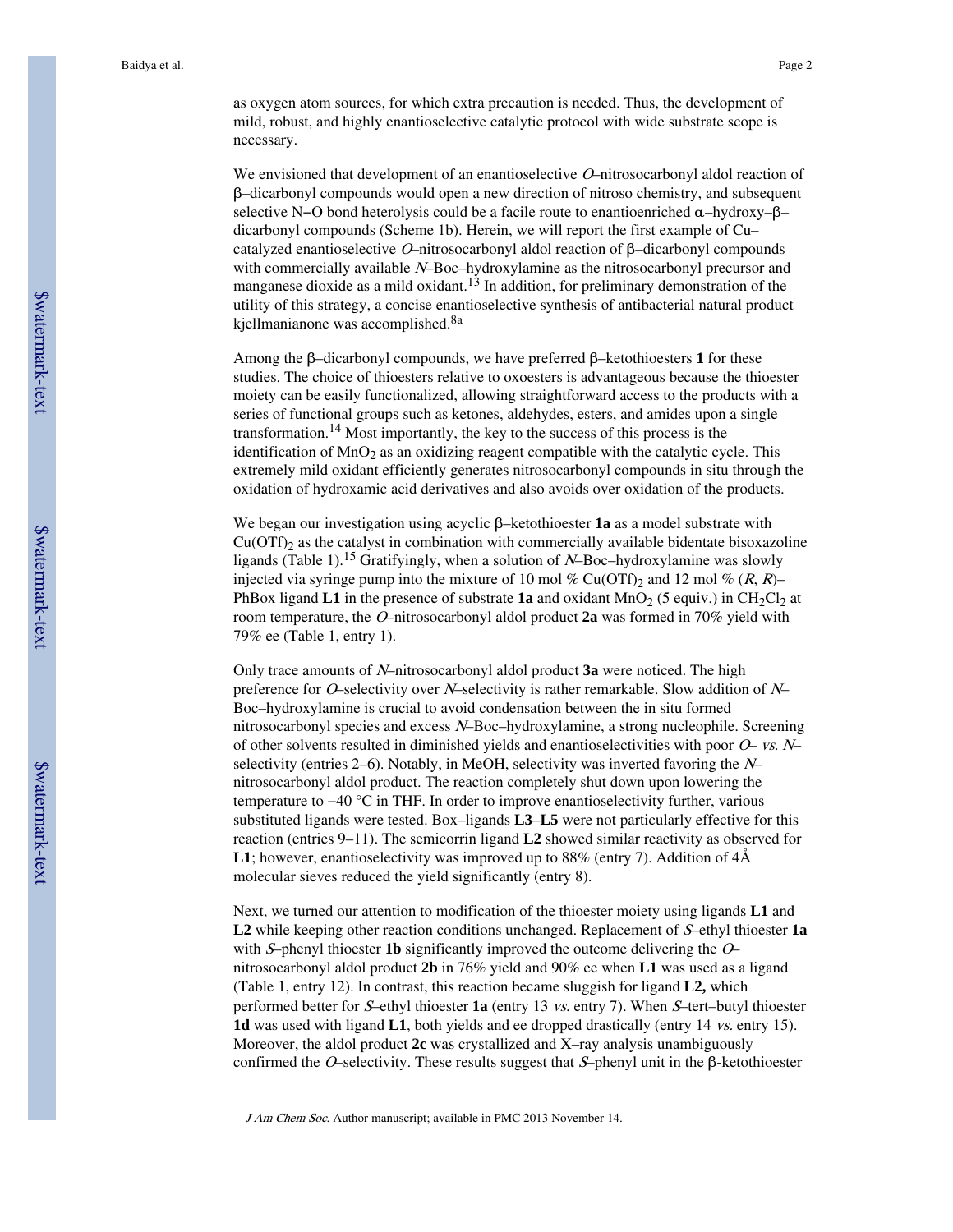is very important. Encouraged by this result, we have further tuned the  $\beta$ –ketothioester by introducing S–2,6–xylyl moiety. To our delight, S–2,6–xylyl thioester **1e** produced desired <sup>O</sup>–nitrosocarbonyl aldol product **2e** in very good yield (73%) with almost complete enantioselectivity (99%, entry 16). Thus,  $S$ –2,6–xylyl substituted  $\beta$ –ketothioesters are most appropriate for this reaction with the ligand **L1**.

Experiments probing the scope of this process under optimized conditions are summarized in Table 2. A broad spectrum of β–ketothioesters, cyclic and acyclic, could be employed to afford tertiary O–nitrosocarbonyl aldol products **2** in very good yields and excellent stereoselectivities. While substitution at the position R<sup>1</sup> with aliphatic (**2f**−**h**), aromatic (**2j** −**l**), and vinyl (**2i**) groups in β–ketothioesters **1** has little effect on enantioselectivity, substitution at the position  $\mathbb{R}^3$  is sensitive. Moving from methyl (2e, Table 1) to ethyl (2o) and benzyl (2p), a slight drop in enantioselectivity was observed, yet it remained high ( $\geq$ 90%). In order to extend the reaction scope further, we also integrated commonly used  $\beta$ – ketoesters (**1q**–**z**). Gratifyingly, β–ketoesters are also efficient for this reaction and the desired products were isolated in better yields with similar asymmetric inductions (**2q**–**t**). At this point, we questioned whether enantioselectivity of the aldol product **2** with ethyl and benzyl substitution at  $\mathbb{R}^3$  position, might be further improved via revision of the ester moiety ( $\mathbb{R}^2$ ). Thus, substituted β–ketoesters of various commercially available 2,6–disubstituted phenols were considered. Altering the methyl group at  $\mathbb{R}^2$  with isopropyl in β-ketoesters improved the enantioselctivity  $(2q \text{ vs. } 2u)$ ; however, when the more bulky  $Bu$ –group was installed  $(2v)$ , both the yield and enantioselectivity decreased significantly. Thus, β– ketoesters (**1w**–**z**) of 2,6–diisopropyl phenol were employed and the desired products (**2w**–**z**) were isolated with improved enantioselectivities (up to 97%).

The transformation from α–aminooxy–β–ketoester **2** to α–hydroxy–β–ketoesters **4** is smooth and facile. Treatment of Mo( $CO$ )<sub>6</sub> cleanly cleaved the N–O bond for both carboxylate ester and thioesters affording α–hydroxy products **4** in very good yields without affecting enantioselectivities (Scheme 2).<sup>16</sup>

To highlight further chemical utility, we applied this new catalytic  $O$ –nitrosocarbonyl aldol reaction to the enantioselective synthesis of kjellmanianone, a member of the cyclopentanoid class of antibiotics, which shows moderate activity against gram positive bacteria such as  $E$  Coli K12 and Bacillus subtilis var niger.<sup>17</sup> As illustrated in Scheme 3, exposure of β–ketothioester **5** (prepared in two steps from commercial materials) to our oxidation protocol, followed by N−O bond heterolysis, and then silver trifluoroacetate promoted transesterification, rapidly furnished the antibiotic kjellmanianone **8** in 53% yield over three steps and 97% ee.<sup>14a,b</sup> The absolute configuration of the product was determined by comparing the optical rotation with literature data and the stereochemistries of the other α–hydroxy–β–ketoesters were tentatively assigned by analogy.<sup>17b</sup>

In conclusion, we have developed the first catalytic asymmetric O–nitrosocarbonyl aldol reaction of both β–ketothioesters and β–ketoesters using readily accessible Cu–catalyst and PhBox ligand. The value of this transformation has been highlighted via expedient synthesis of antibacterial (S)−kjellmanianone. MnO2 was introduced as a mild oxidant to generate transient nitrosocarbonyl species from hydroxamic acid derivative. Further investigations are underway to clarify the mechanism of this transformation and to explore the scope of nitrosocarbonyl chemistry in catalytic asymmetric synthesis.

# **Supplementary Material**

Refer to Web version on PubMed Central for supplementary material.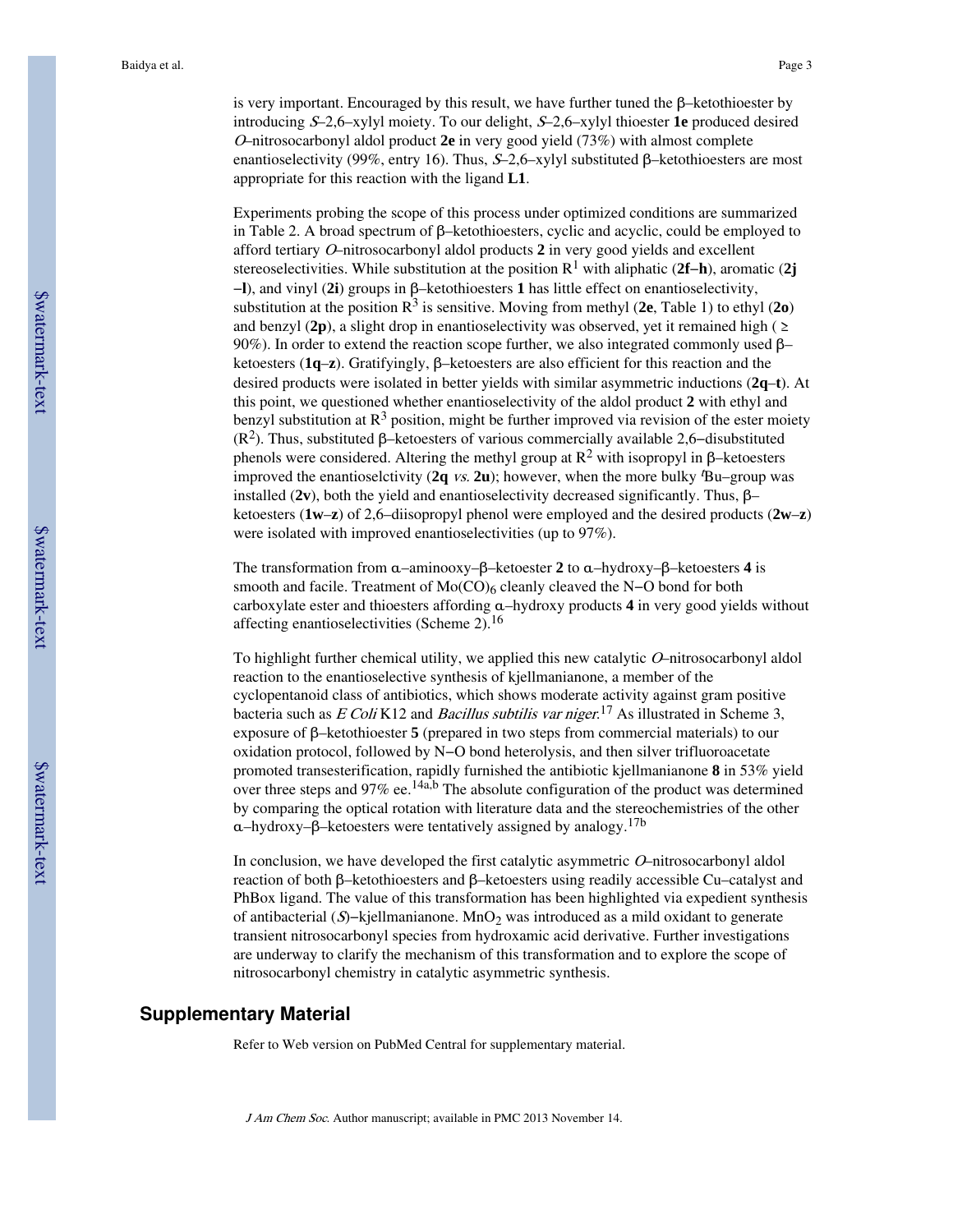# **Acknowledgments**

We gratefully acknowledge NIH (2R01GM068433) for support of this research. We would also like to thank Dr. Antoni Jurkiewicz, Dr. Ian Steele, and Dr. Jin Qin for their expertise in NMR, X-ray crystallography, and mass spectrometry, respectively.

# **REFERENCES**

- 1. Kirby GW, Sweeny JG. J. Chem. Soc., Chem. Commun. 1973:704.
- 2. Reviews on nitrosocarbonyl Diels-Alder reactions, see: Streith J, Defoin A. Synthesis. 1994:1107. Kibayashi C, Aoyagi S. Synlett. 1995:873. Vogt PE, Miller MJ. Tetrahedron. 1998; 54:1317. Yamamoto Y, Yamamoto H. Eur. J. Org. Chem. 2006:2031. Bodnar BS, Miller MJ. Angew. Chem., Int. Ed. 2011; 50:5630.
- 3. Reviews on nitrosocarbonyl ene reactions, see: Adam W, Krebs O. Chem. Rev. 2003; 103:4131. [PubMed: 14531720] Iwasa S, Fakhruddin A, Nishiyama H. Mini-Rev. Org. Chem. 2005; 2:157.
- 4. For oxidation via (a) peridodate, see Ref. 1, (b) Swern oxidation, see: Martin SF, Hartmann M, Josey JA. Tetrahedron Lett. 1992; 33:3583. (c) lead and silver oxide, see: Dao LH, Dust JM, Mackay D, Watson KN. Can. J. Chem. 1979; 57:1712. (d) Dess-Martin periodinane, see: Jenkins NE, Ware RW Jr, Atkinson RN, King SB. Synth. Commun. 2000; 30:947.
- 5. For oxidations using peroxides in combination with transition metals, see: Howard JAK, Ilyashenko G, Sparkes HA, Whiting A. Dalton Trans. 2007:2108. [PubMed: 17514329] Iwasa S, Fakhruddin A, Tsukamato Y, Kameyama M, Nishiyama H. Tetrahedron Lett. 2002; 43:6159. Howard JAK, Ilyashenko G, Sparkes HA, Whiting A, Wright AR. Adv. Synth. Catal. 2008; 350:869.
- 6. (a) Chaiyaveij D, Cleary L, Batsanov AS, Marder TB, Shea KJ, Whiting A. Org. Lett. 2011; 13:3442. [PubMed: 21644530] (b) Frazier CP, Engelking JR, Read de Alaniz J. J. Am. Chem. Soc. 2011; 133:10430. [PubMed: 21678942] (c) Frazier CP, Bugarin A, Engelking JR, Read de Alaniz J. Org. Lett. 2012; 14:3620.
- 7. Christoffers J, Baro A, Werner T. Adv. Synth. Catal. 2004; 346:143.
- 8. (a) Nakayama M, Fukuoka Y, Nozaki H, Matsuo A, Hayashi S. Chem. Lett. 1980:1243.(b) Zhu J, Klunder AJH, Zwanenburg B. Tetrahedron. Lett. 1994; 35:2787.(c) Wellington KD, Cambie RC, Rutledge PS, Bergquist PR. J. Nat. Prod. 2000; 63:79. [PubMed: 10650083] (d) Olack G, Morrison H. J. Org. Chem. 1991; 56:4969.
- 9. Bühi G, Matsumoto KE, Nishimura H. J. Am. Chem. Soc. 1971; 93:3299. [PubMed: 5559600]
- 10. (a) Boschelli D, Smith AB III, Stringer OD, Jenkins RH Jr, Davis FA. Tetrahedron Lett. 1981; 22:4385.(b) Davis FA, Chen BC. Chem. Rev. 1992; 92:919.
- 11. (a) Bonaccorsi C, Althaus M, Becker C, Togni A, Mezzetti A. Pure. Appl. Chem. 2006; 78:391.(b) Toullec PY, Banaccorsi C, Mezzetti A, Togni A. Proc. Natl. Acad, Sci. U.S.A. 2004; 101:5810. [PubMed: 15071186] (c) Ishimaru T, Shibata N, Nagai J, Nakamura S, Toru T, Kanemasa S. J. Am. Chem. Soc. 2006; 128:16488. [PubMed: 17177383] (d) Smith AMR, Billen D, Hii KK. Chem. Commun. 2009:3925.
- 12. For organocatalytic approach, See: Acocella MR, Mancheno OG, Bella M, Jørgensen KR. J. Org. Chem. 2004; 69:8165. [PubMed: 15527315] Lu M, Zhu D, Lu Y, Zeng X, Tan B, Xu Z, Zhong G. J. Am. Chem. Soc. 2009; 131:4562. [PubMed: 19290662]
- 13. Brill E. Experientia. 1974; 30:835. [PubMed: 4847692]
- 14. For functionalizations of thioesters and β–ketothioester see: Masamune S, Hayase Y, Schilling W, Chan WK, Bates GS. J. Am. Chem. Soc. 1977; 99:6756. [PubMed: 893906] Hatano M, Moriyama K, Maki T, Ishihara K. Angew. Chem. Int. Ed. 2010; 49:3823. Zhou G, Lim D, Coltart DM. Org. Lett. 2008; 10:3809. [PubMed: 18681454] Ley SV, Smith SC, Woodward PR. Tetrahedron. 1992; 48:1145. Tokuyama H, Yokoshima S, Yamashita T, Fukuyama T. Tetrahedron Lett. 1998; 39:3189. Fukuyama T, Lin S–C, Li L. J. Am. Chem Soc. 1990; 112:7050. Kanda Y, Fukuyama T. J. Am. Chem Soc. 1993; 115:8451.
- 15. Recent reviews on chiral bis(oxazoline) ligands in asymmetric catalysis, see: Desimoni G, Faita G, Jørgensen KA. Chem. Rev. 2011; 111:PR284. [PubMed: 22077602] Hargaden GC, Guiry PJ. Chem. Rev. 2009; 109:2505. [PubMed: 19378971] Johnson JS, Evans DA. Acc. Chem. Res. 2000; 33:325. [PubMed: 10891050]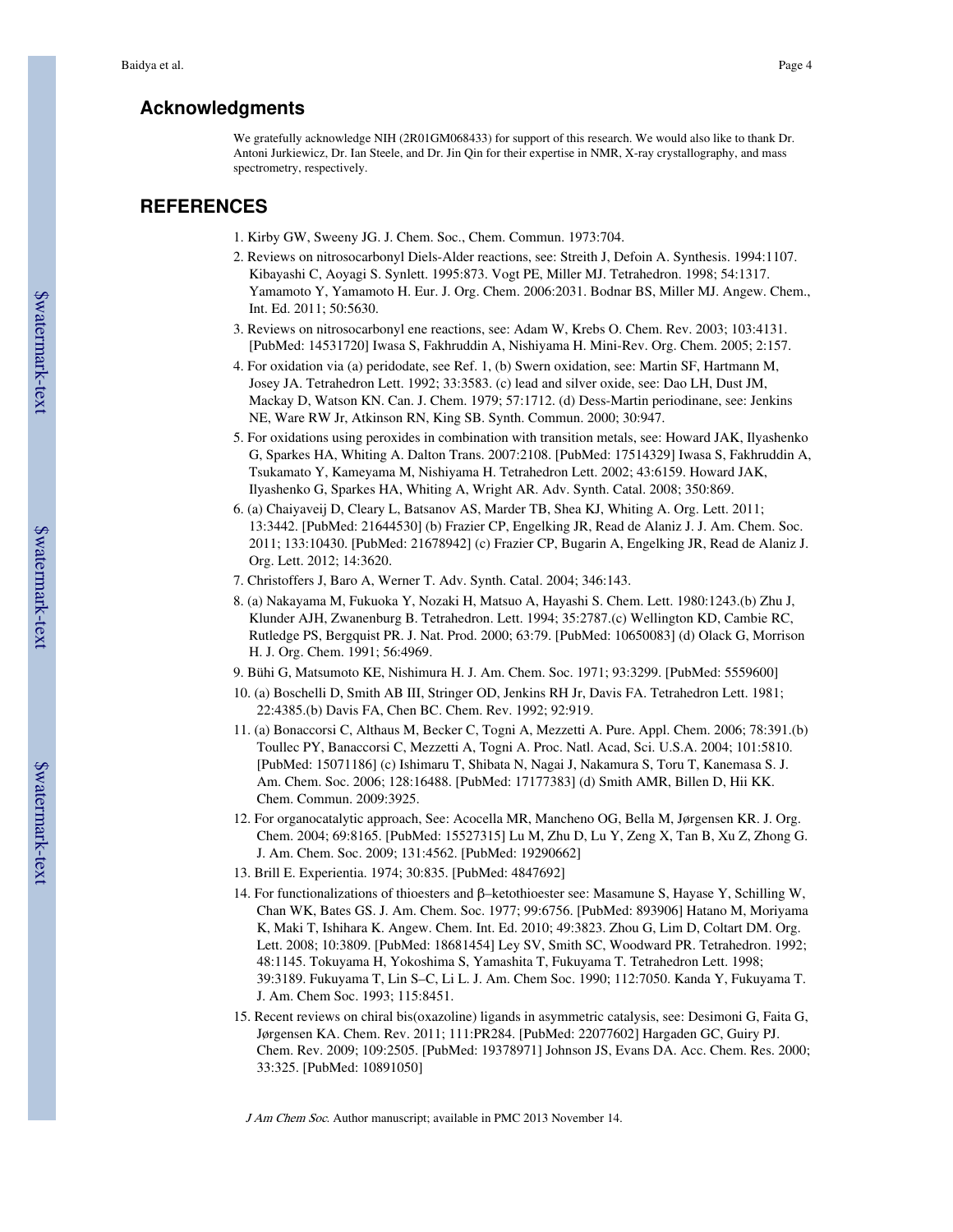- 16. Cicchi S, Goti A, Brandi A, Guarna A, Sarlo FD. Tetrahedron Lett. 1990; 31:3351.
- 17. Chen B–C, Weismiller MC, Davis FA, Boschelli D, Empfield JR, Smith AB III. Tetrahedron. 1991; 47:173. For correction in the absolute stereochemistry, see: Ref. 8b and Zhu J, Klunder AJH, Zwanenburg B. Tetrahedron Lett. 1994; 50:10597. Christoffers J, Werner T, Frey W, Baro A. Chem. Eur. J. 2004; 10:1042. [PubMed: 14978831]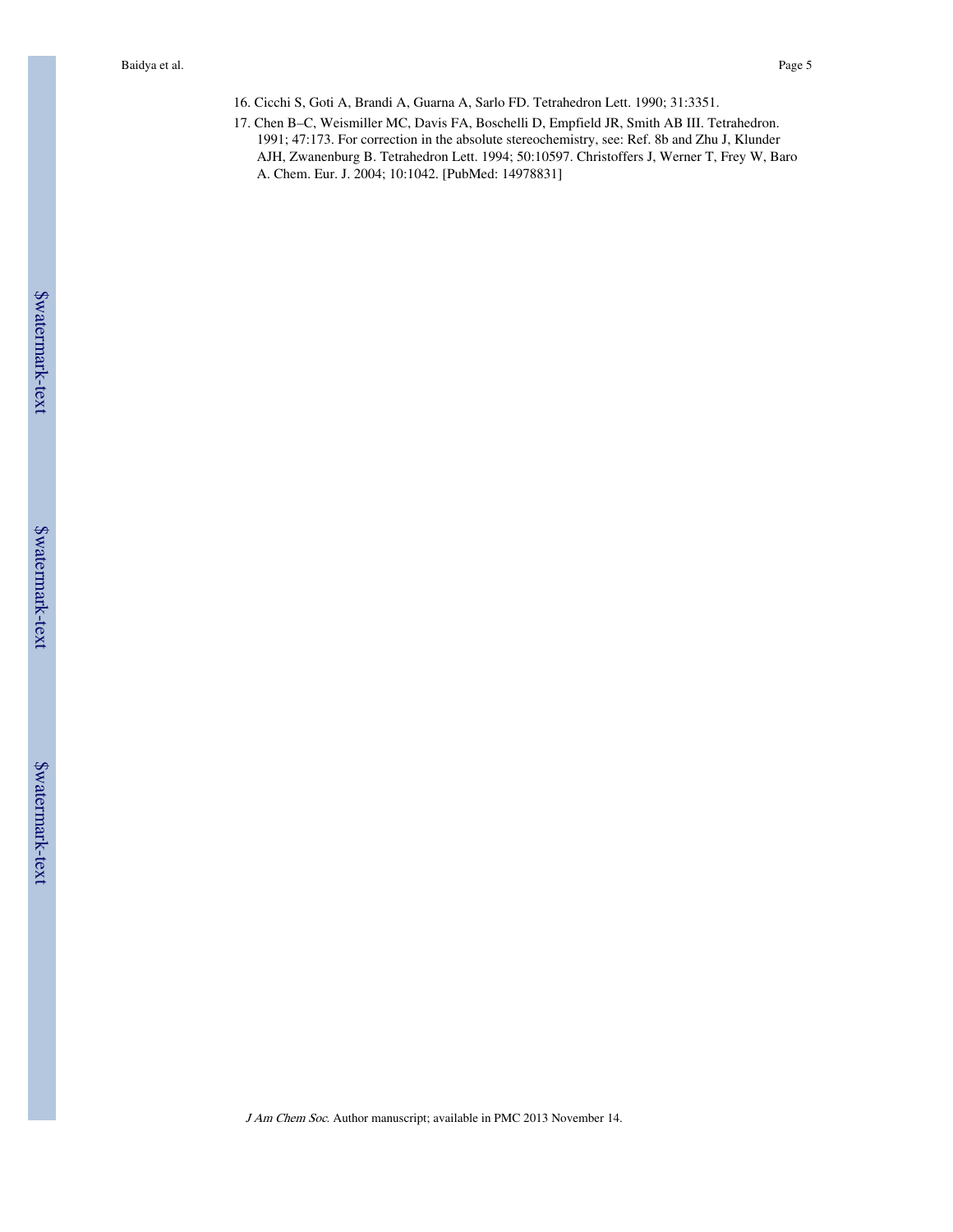#### Baidya et al. Page 6

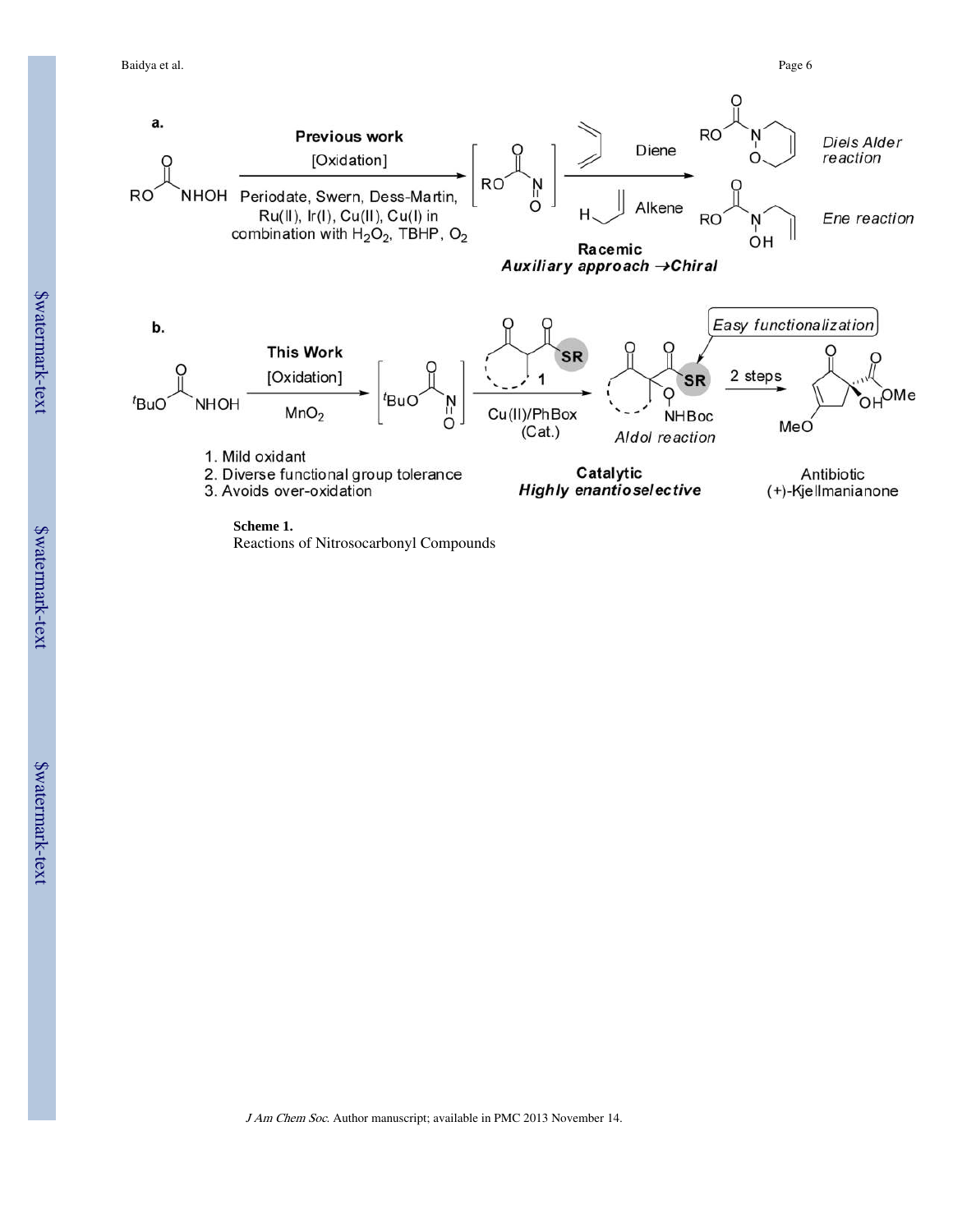Baidya et al. Page 7



```
Scheme 2.
```
Mo(CO)6 Mediated N−O Bond Heterolysis and the Synthesis of α–Hydroxy–β–Ketoesters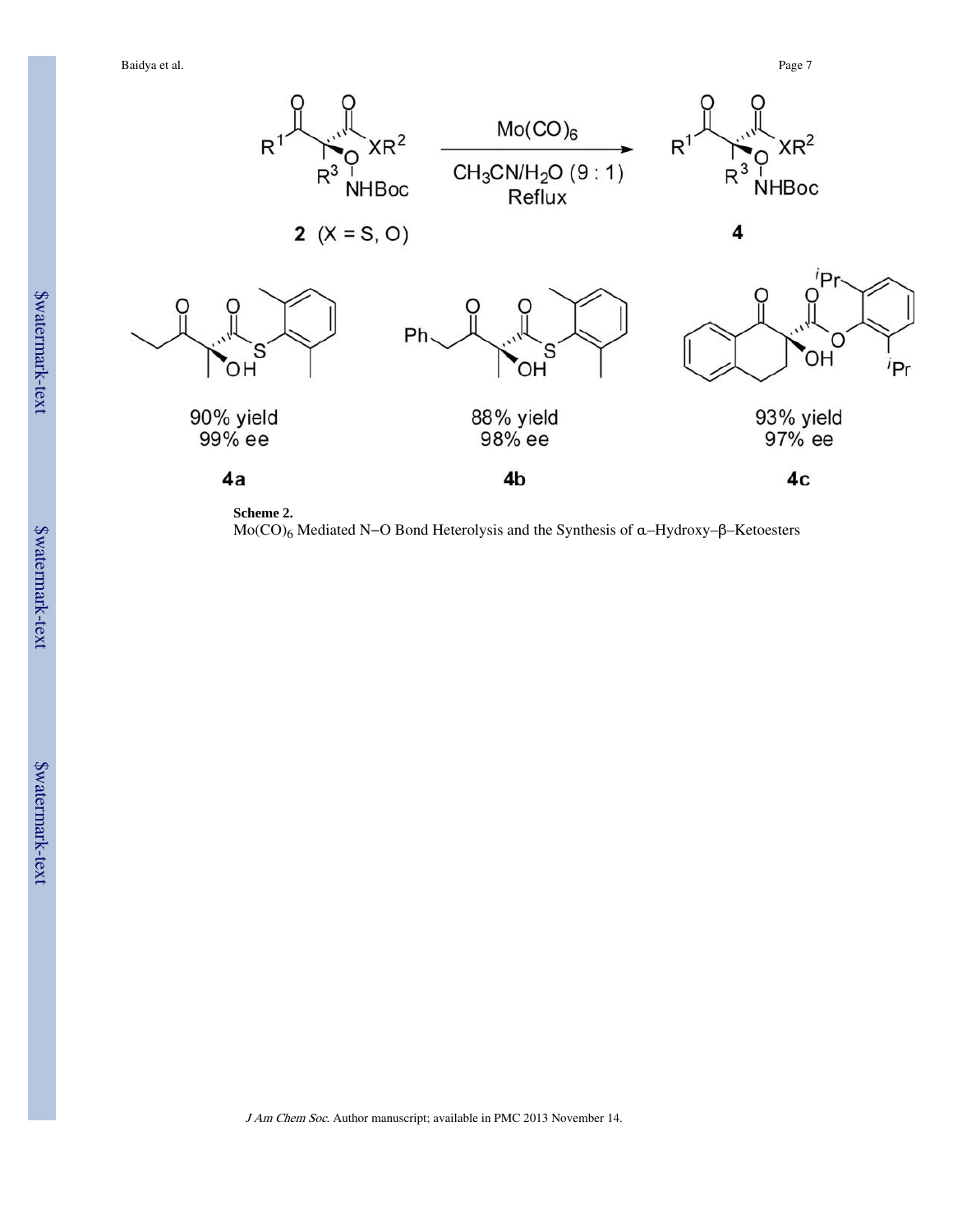Baidya et al. Page 8





Rapid Enantioselective Synthesis of Antibacterial (S)−Kjellmanianone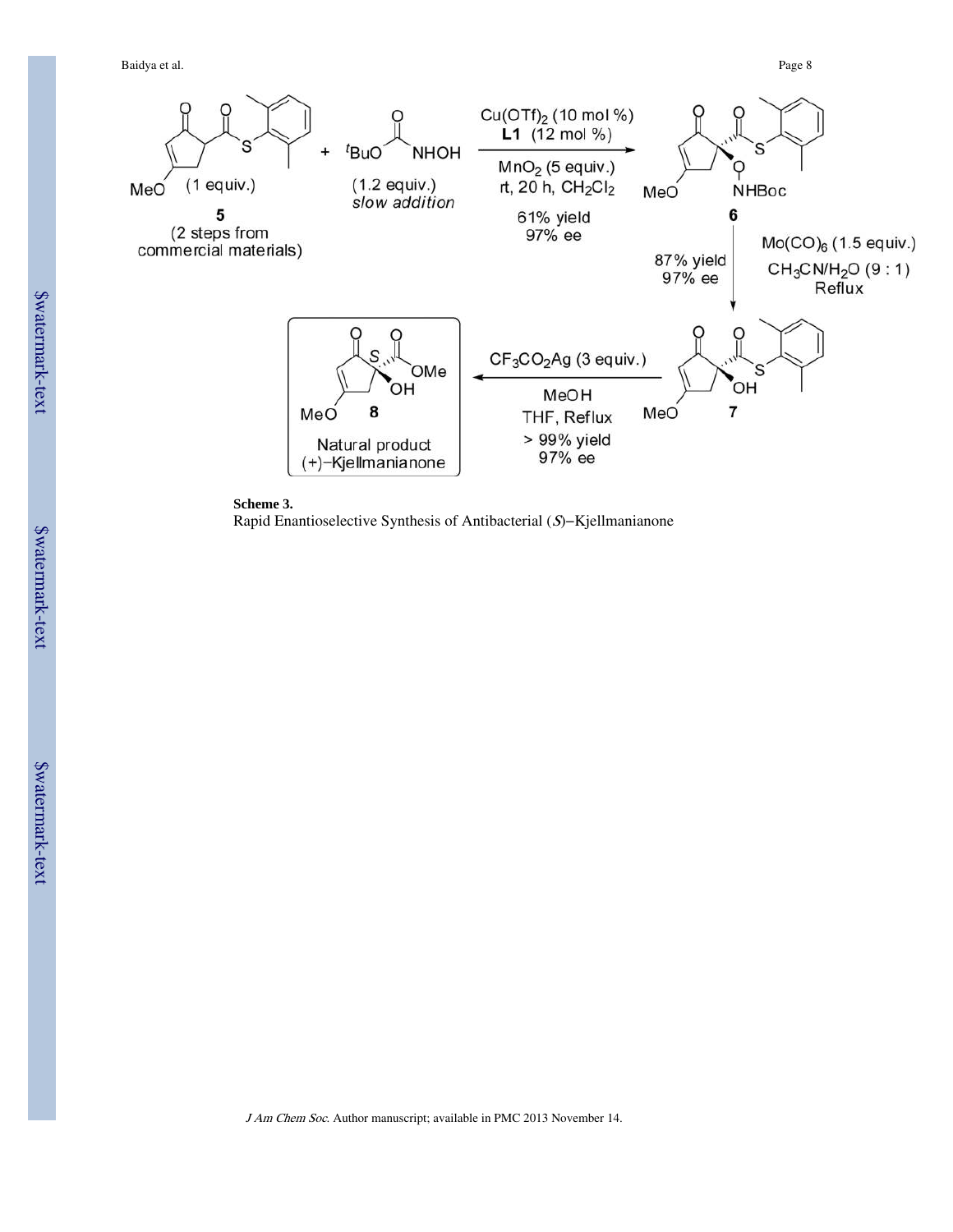\$watermark-text \$watermark-text

**Table 1**

Screening of Reaction Conditions Screening of Reaction Conditions

| $\circ$<br>ă<br>ř<br>$\mathbf{\tilde{r}}$<br>$\frac{9}{6}$<br><b>II</b><br>1a: $R^1$ .<br>É<br>ē<br>应<br>ë<br>$\ddot{\bullet}$ | $SR2 + fBuO$<br>$= 2, 6 - xy y $<br>$=$ Et; 1b;<br>$\tilde{\mathbf{r}}$ | $R^1 = Et, R^2 = Ph;$<br>slow addition<br>= Ph; 1d: $R^1$ = Ph, $R^2$<br>$\circ$ | = 'Bu.<br>M                                            | Cu(OTf) <sub>2</sub> (10 mol %)<br>Ligand L (12 mol %)<br>MnO <sub>2</sub> (5 equiv.)<br>rt, 24 h, Solvent | NHBoc<br>2a-e<br>$\bar{\mathbf{r}}$ | $\circ$<br>$SR^{2} + R^{1}$ | $S\mathsf{R}^2$<br>NBoc<br>공<br>$3a - 0$ |
|--------------------------------------------------------------------------------------------------------------------------------|-------------------------------------------------------------------------|----------------------------------------------------------------------------------|--------------------------------------------------------|------------------------------------------------------------------------------------------------------------|-------------------------------------|-----------------------------|------------------------------------------|
|                                                                                                                                |                                                                         |                                                                                  |                                                        |                                                                                                            | $\sim$                              |                             | 3                                        |
|                                                                                                                                |                                                                         |                                                                                  |                                                        |                                                                                                            | $\mathbf{\Omega}$                   | $\mathbf{\hat{z}}$          |                                          |
| $\mathrm{Entry}^{\mathcal{A}}$                                                                                                 | $\blacksquare$                                                          | L                                                                                | Solvent                                                | Yield<br>$q^{(\rho)}$                                                                                      | $\delta^{(\theta_0)}$<br>\$         | Yield<br>$q^{(\phi)}$       | $(0/6)^C$<br>8                           |
|                                                                                                                                | $\mathbf{a}$                                                            | コ                                                                                | $\mathrm{CH_{2}Cl_{2}}$                                | 50                                                                                                         | 54                                  | ⊽                           | Э.<br>Z                                  |
| $\mathbf{\sim}$                                                                                                                | $\mathbf{a}$                                                            | $\Xi$                                                                            | CHC <sub>3</sub>                                       | $\frac{4}{6}$                                                                                              | 54                                  | ᅼ                           | ᅼ                                        |
| $\sim$                                                                                                                         | $\mathbf{a}$                                                            | 5                                                                                | CH <sub>3</sub> CN                                     | 34                                                                                                         | 75                                  | $^{28}$                     | ం                                        |
| 4                                                                                                                              | $\mathbf{a}$                                                            | 5                                                                                | Toluene                                                | 25                                                                                                         | Ħ,                                  | $\circ$                     | ᅺ                                        |
| 5                                                                                                                              | $\mathbf{a}$                                                            | 5                                                                                | $\mathbb{T}\mathbb{H} \mathbb{F}^d$                    | 48                                                                                                         | 75                                  | $\mathbf{c}$                | $\circ$                                  |
| $\circ$                                                                                                                        | $\mathbf{a}$                                                            | Б                                                                                | MeOH                                                   | $\overline{5}$                                                                                             | $\mathcal{L}$                       | $\frac{8}{4}$               | $\circ$                                  |
| $\overline{ }$                                                                                                                 | $\mathbf{a}$                                                            | $\mathbf{r}_3$                                                                   | $CH_2Cl_2$                                             | $\overline{r}$                                                                                             | 88                                  | ▽                           | Э.<br>З                                  |
| $8^{\rm e}$                                                                                                                    | $\mathbf{a}$                                                            | $\mathbf{L}^2$                                                                   | $\mathrm{CH}_2\mathrm{Cl}_2$                           |                                                                                                            | 87                                  | ▽                           | n<br>N                                   |
| $\circ$                                                                                                                        | $\mathbf{a}$                                                            | $\mathbf{L}$                                                                     | $\mathrm{CH}_2\mathrm{Cl}_2$                           | ಸ                                                                                                          | 0                                   | ⋣                           | $\sim$                                   |
| $\supseteq$                                                                                                                    | $\mathbf{a}$                                                            | $\mathbf{I}$                                                                     | $CH_2Cl_2$                                             | 57                                                                                                         | $\overline{\mathbf{s}}$             | ↽                           | $\circ$                                  |
| ≍                                                                                                                              | $\mathbf{a}$                                                            | 5                                                                                | $\mathrm{CH}_2\mathrm{Cl}_2$                           | $^{28}$                                                                                                    | 36                                  | $^{26}$                     | E                                        |
| $\overline{\mathfrak{c}}$                                                                                                      | ਥ                                                                       | $\Box$                                                                           | $\mathrm{CH_{2}Cl_{2}}$                                | 76                                                                                                         | $\infty$                            | ▽                           | Ω.                                       |
| $\mathbf{r}$                                                                                                                   | $\mathbf{a}$                                                            | L2                                                                               | $\mathrm{CH}_2\mathrm{Cl}_2$                           | $\overline{15}$                                                                                            | 83                                  | ⊽                           | О.<br>К                                  |
| 4                                                                                                                              | $\mathbf{r}$                                                            | Ξ                                                                                | $\mathrm{CH}_2\mathrm{Cl}_2$                           | 65                                                                                                         | 89                                  | ▽                           | Ω.<br>Σ                                  |
| $\overline{15}$                                                                                                                | $\mathbf{I}$                                                            | コ                                                                                | $\mathrm{CH_{2}Cl_{2}}$                                | $\infty$                                                                                                   | 3                                   | $\frac{D}{N}$               | $\frac{1}{2}$                            |
| $\mathbf{a}$                                                                                                                   | $\mathbf{e}$                                                            | $\Box$                                                                           | $\mathrm{CH_{2}Cl_{2}}$                                | 52                                                                                                         | இ                                   | $\triangledown$             | Ω.                                       |
|                                                                                                                                |                                                                         |                                                                                  | $^d\!A\Pi$ reactions were performed at 0.1 mmol scale. |                                                                                                            |                                     |                             |                                          |
| $b$ Yield of the isolated product.                                                                                             |                                                                         |                                                                                  |                                                        |                                                                                                            |                                     |                             |                                          |
| ರ                                                                                                                              |                                                                         |                                                                                  |                                                        |                                                                                                            |                                     |                             |                                          |

J Am Chem Soc. Author manuscript; available in PMC 2013 November 14.

 $\emph{``Determined by HPLC}$  on chiral stationary phase. Determined by HPLC on chiral stationary phase.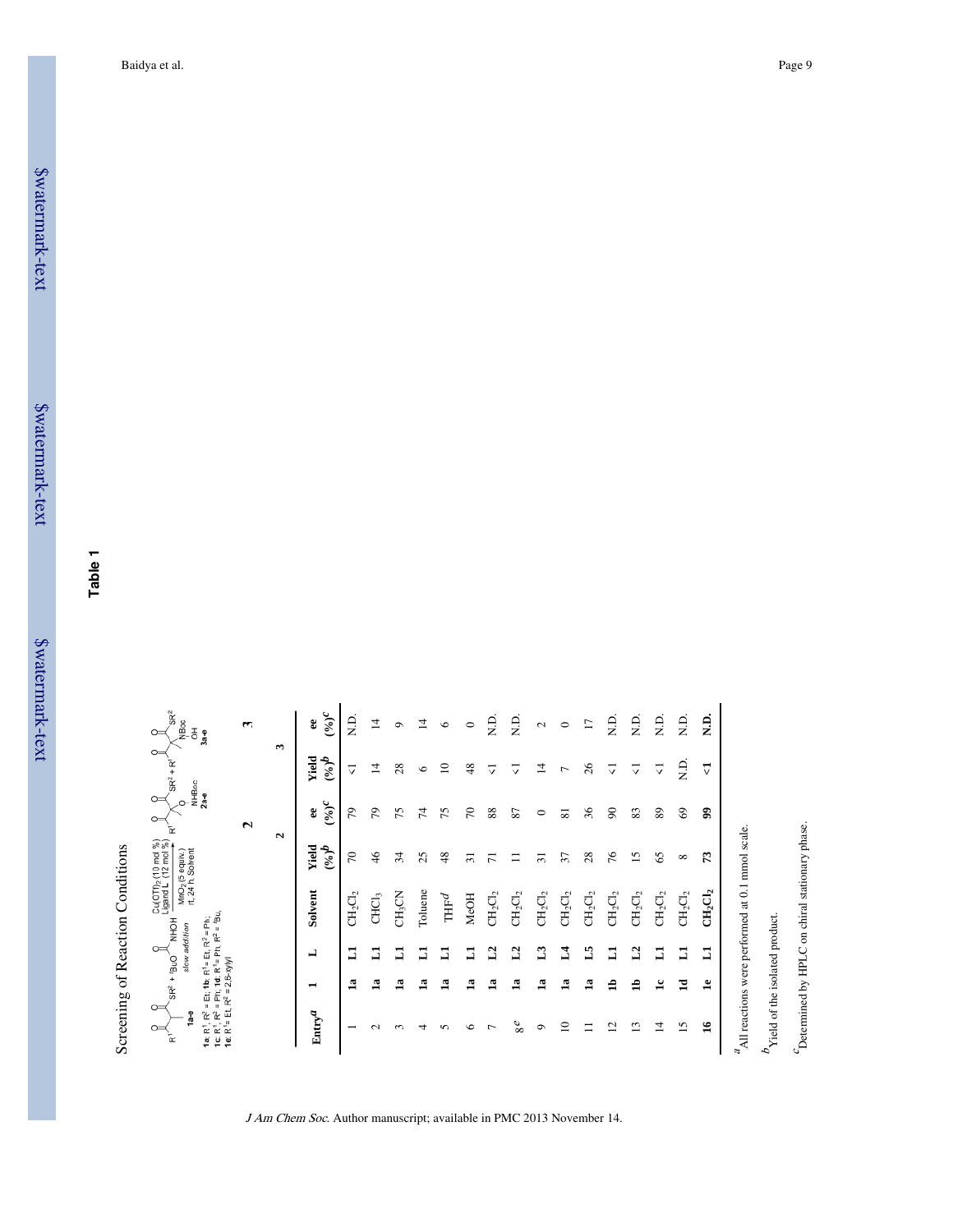| E |
|---|
|   |
|   |
|   |
|   |
| ļ |
|   |

Reaction did not proceed at −40 °C in THF.

\$watermark-text \$watermark-text

 $d$ <br>Reaction did not proceed at -40 °C in THF.  $\ell_{\rm Reaction}$  was performed with 100 mg of 4Å molecular sieves as additive. N.D. = not determined. Reaction was performed with 100 mg of  $4\text{\AA}$  molecular sieves as additive. N.D. = not determined.

ă ្មរ 51 东  $\overline{5}$ ٩ £  $\overline{1}$ 춥 Ľ, Έ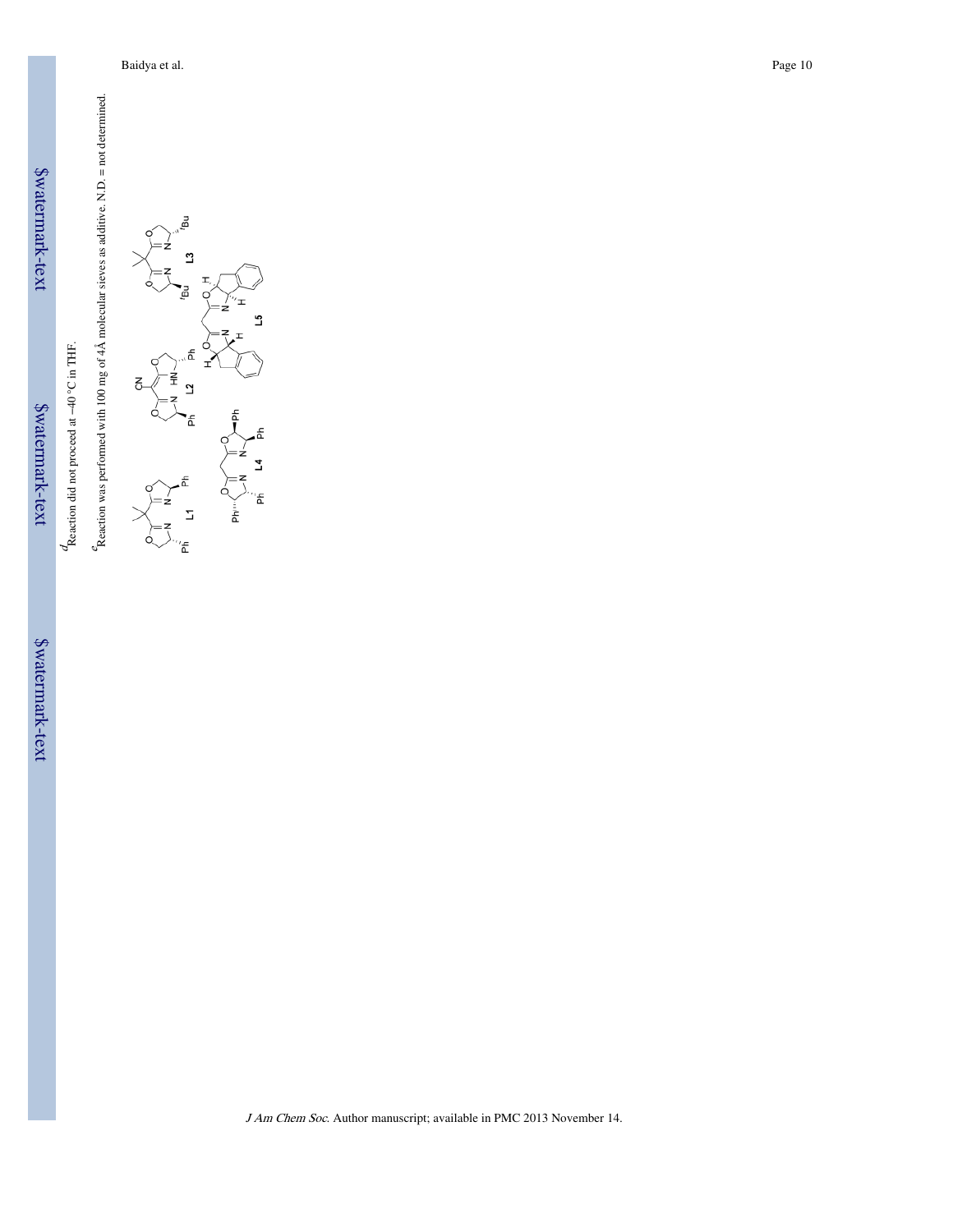### **Table 2**

# Enantioselective O–Nitrosocarbonyl Aldol Reactions of β–Dicarbonyl Compounds<sup>a–d</sup>